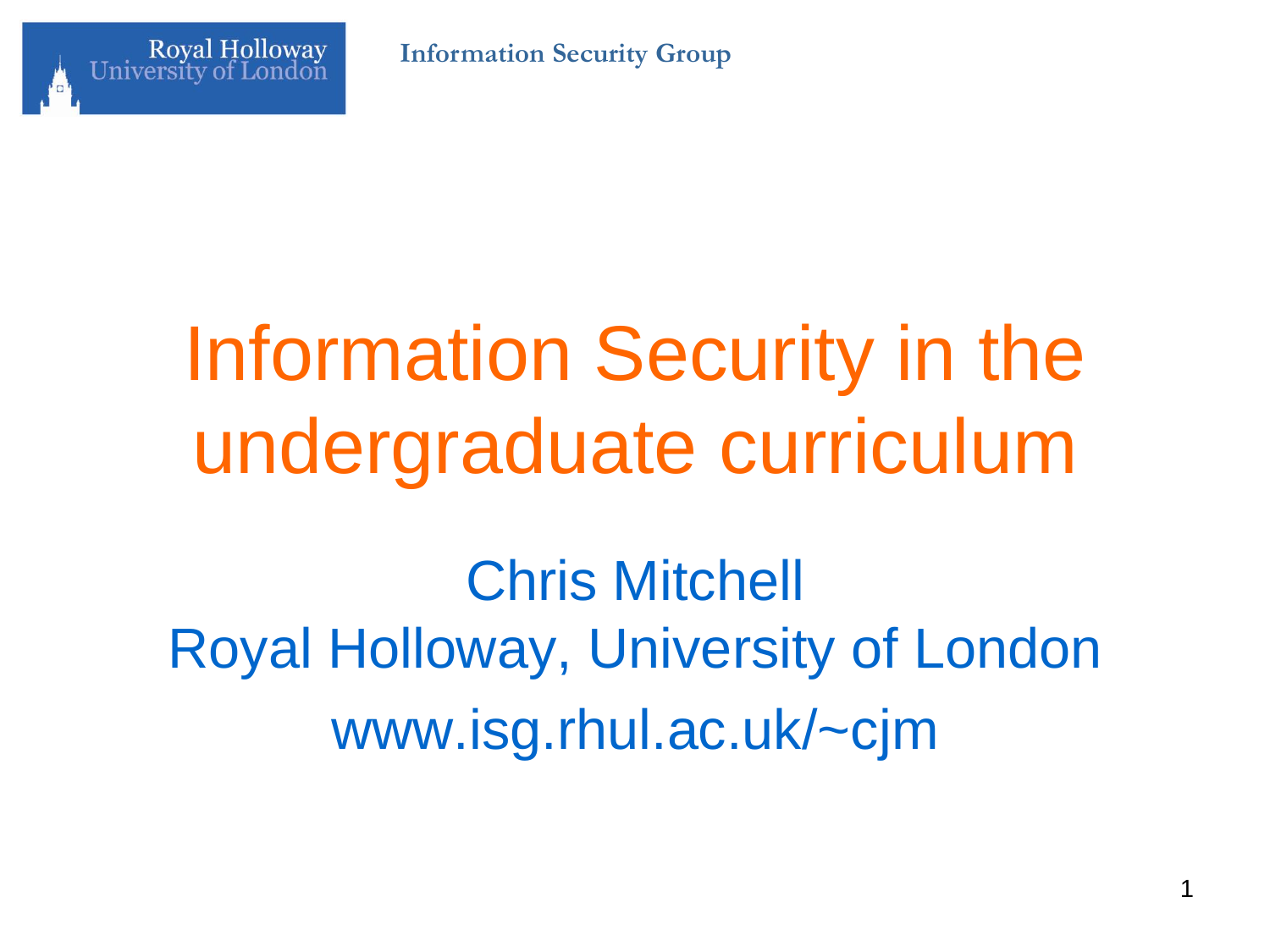

# Background I

- Some years ago, computer hacking was mainly done for fun.
- Today, organised crime is driving serious attacks on corporate and end user systems; a huge variety of malicious software and attack techniques now available.
- Systems many of us rely on in our daily lives are under constant attack by malicious criminal gangs.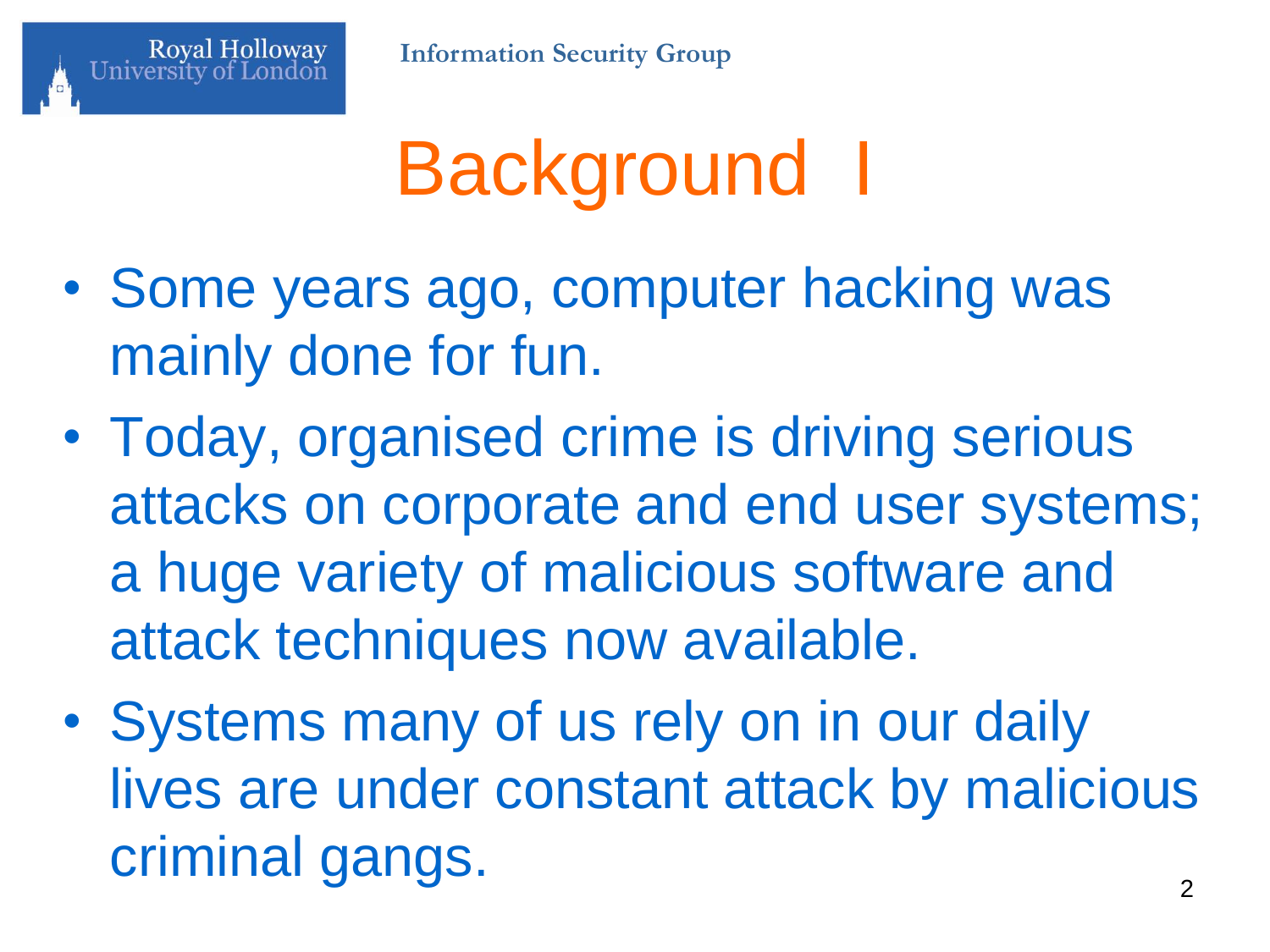

# Background II

- IT industry has recognised the paramount importance of restoring trust and security to today's computing environments.
- E.g., in 2003, Microsoft formed the Trustworthy Computing Academic Advisory Board, to advise on security, privacy and reliability issues – RHUL is unique amongst UK universities in being represented on this board.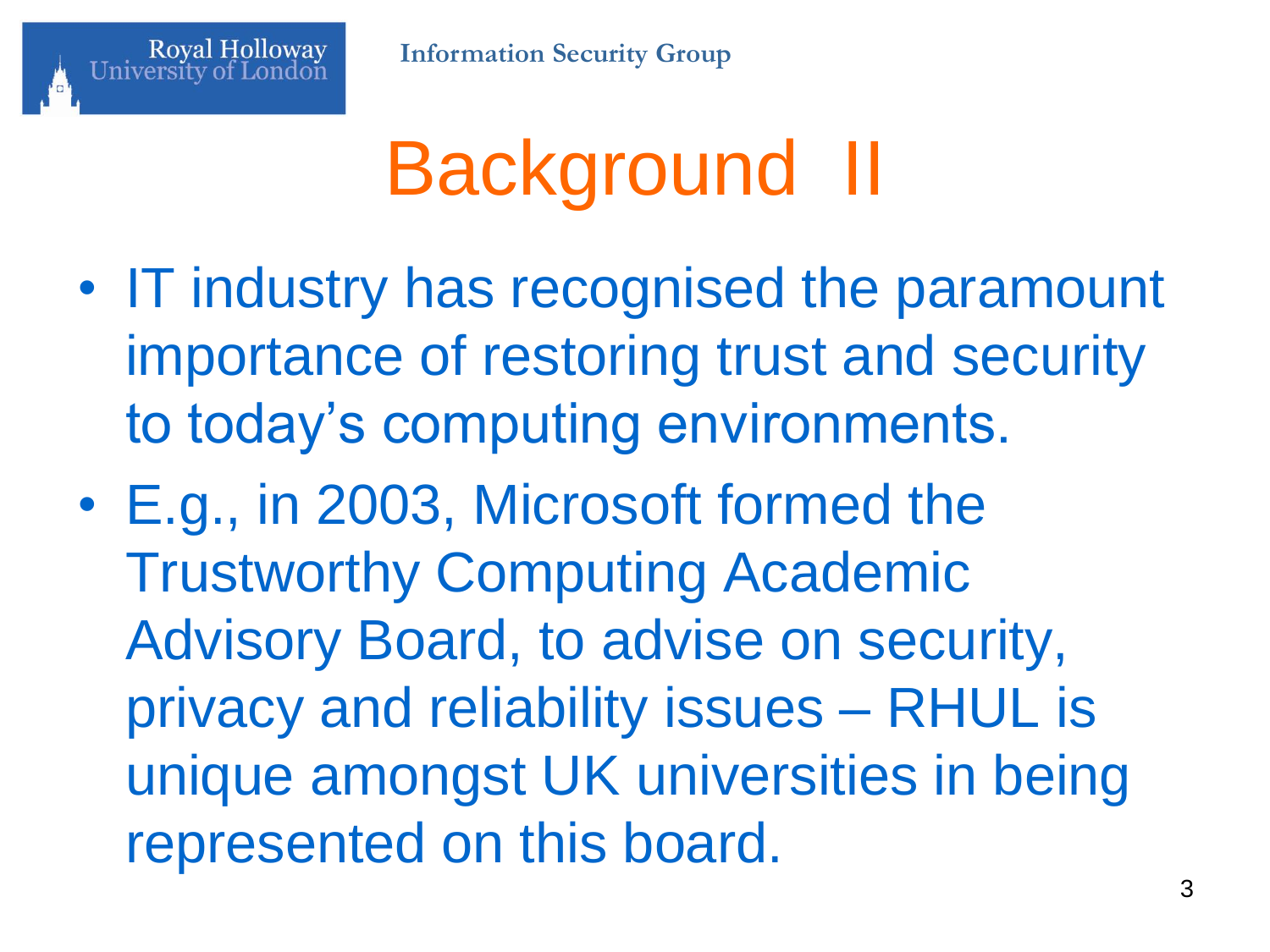# Background III

- Huge risks to personal and corporate data have also been recognised by the UK government.
- Aug 2007: House of Lords (UK Government) Science and Technology Committee Report on Personal Internet Security points out:
	- The Internet is now increasingly the playground of criminals. Where a decade ago the public perception of the e-criminal was of a lonely hacker searching for attention, today's 'bad guys' belong to organised crime groups, are highly skilful, specialised, and focused on profit.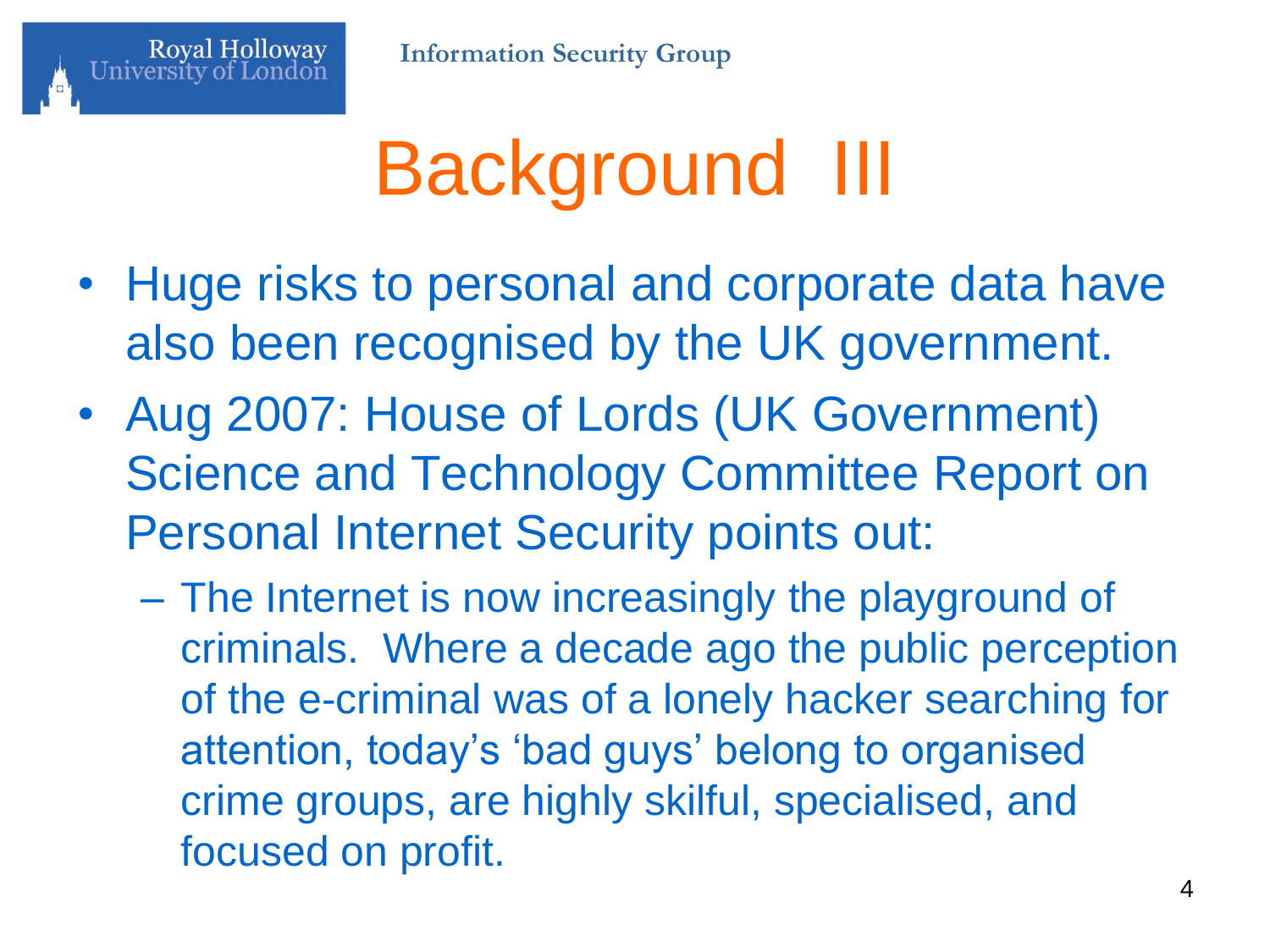Royal Holloway<br>University of London



- 2008 White Paper on Secure Software Development, published by UK Government's Technology Strategy Board-supported *Cyber Security Knowledge Transfer Network*, states:
	- It is evident that many of the [IT security] problems [that] we [have] encountered would have been mitigated and sometimes removed completely if the software on ICT systems had been developed with fewer software flaws and better security design.
	- This is a neglected area in the UK in that there are some very good examples of best practice but these are few and desperately need to be shared so all can benefit.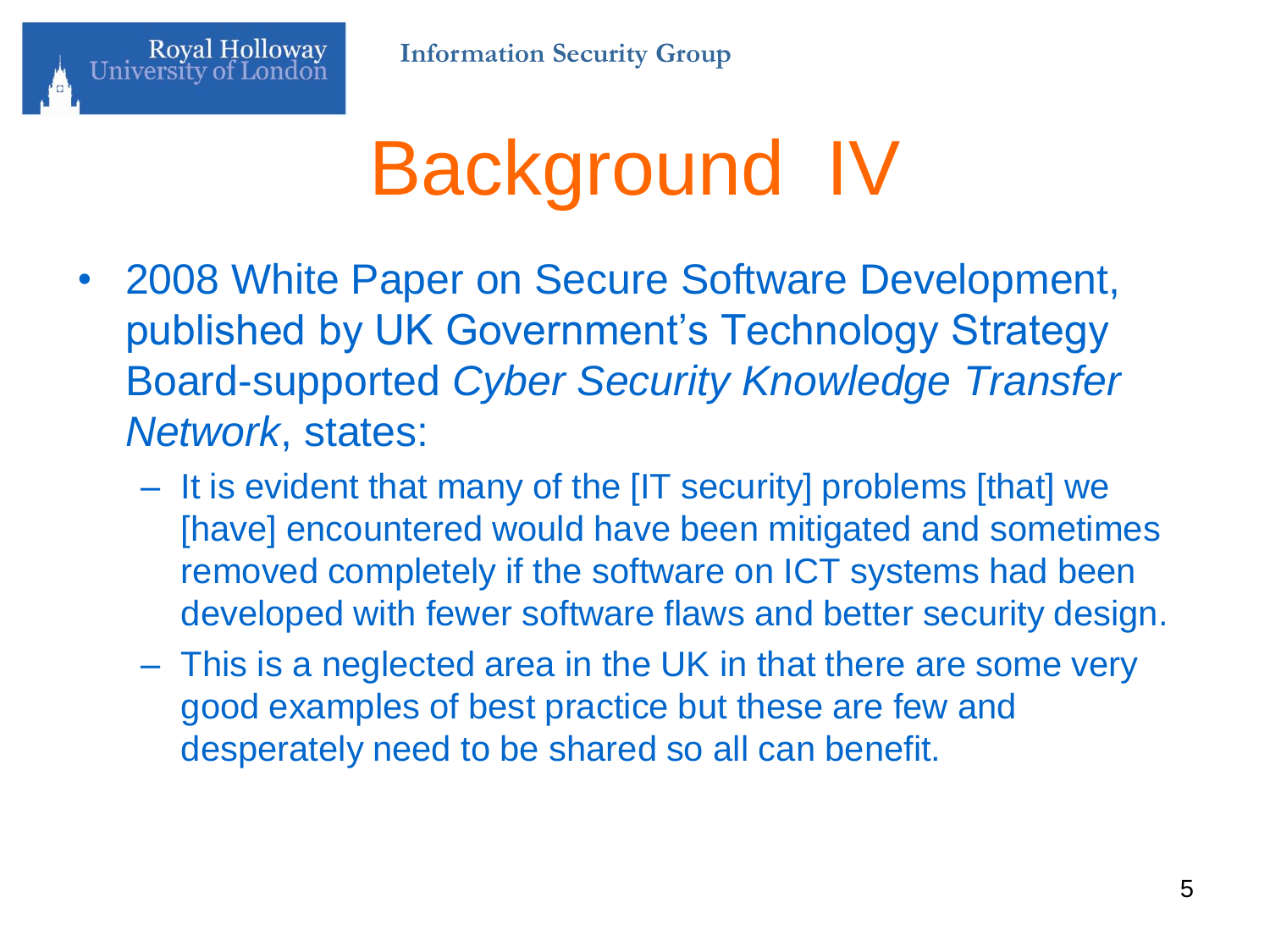

# Background V

- In June 2009, the Prime Minister presented to Parliament a Cyber Security Strategy for the United Kingdom.
- Key theme of which is to 'improve knowledge and capabilities' in the area.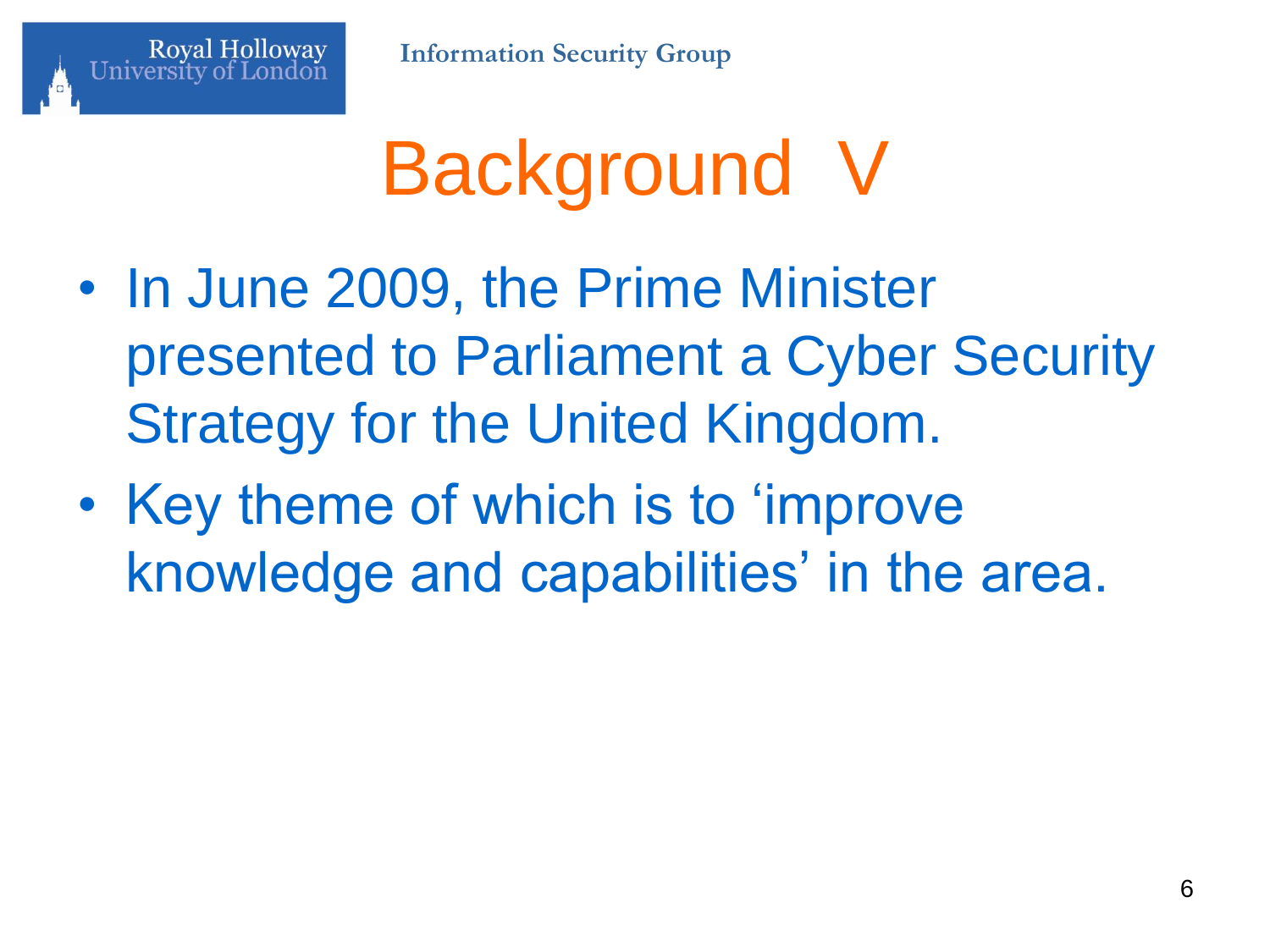#### Masters-level education I

- All organisations are now being forced to take security and privacy threats seriously.
- Yet these efforts have been hampered by serious shortages of suitable staff.
- To date, the role of universities in addressing this pressing need has primarily been in underlying research and delivering masters courses aimed at developing information security experts.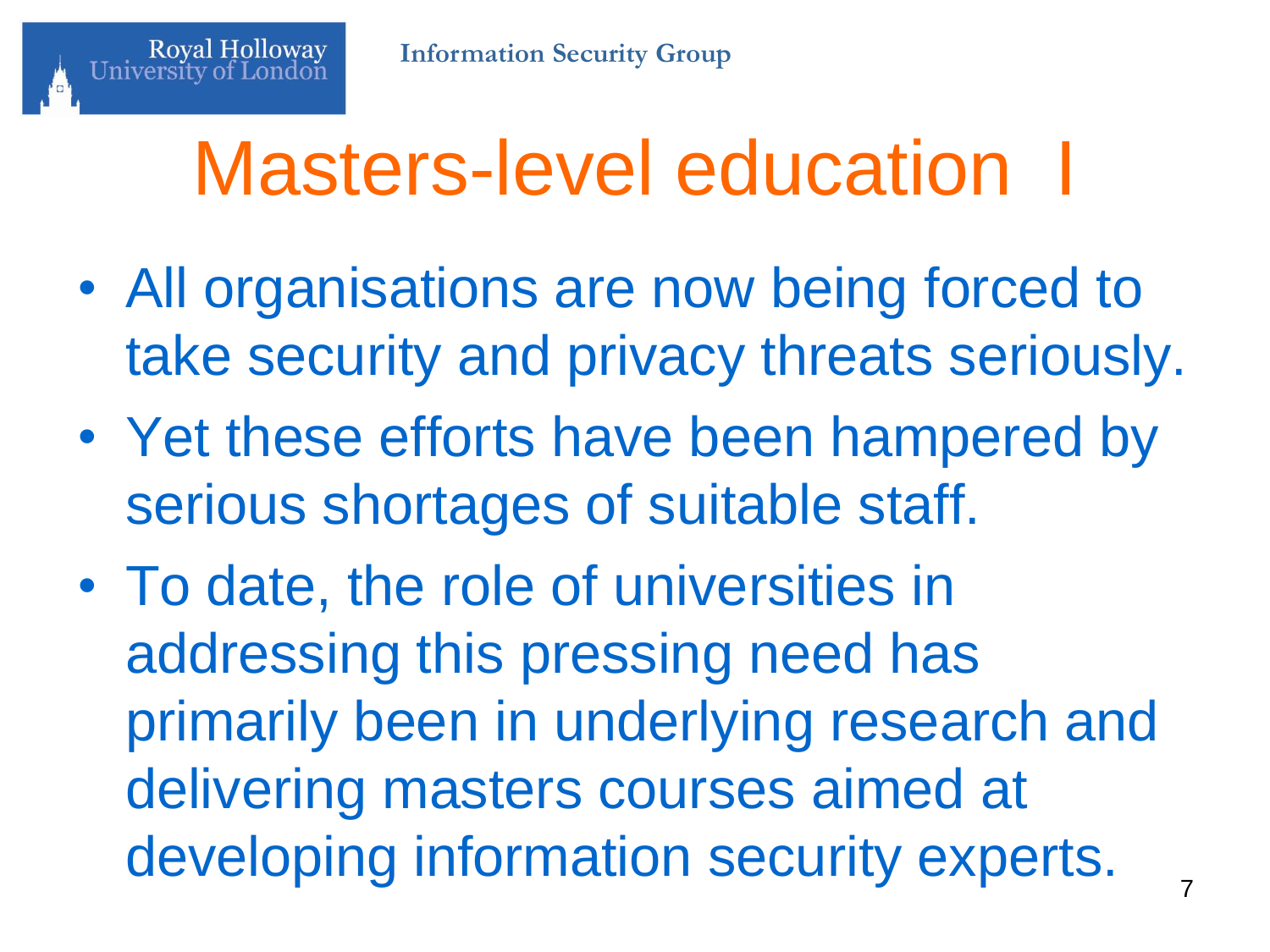#### Masters-level education II

- Such specialists are, of course, essential, and these courses play a vital role in providing staff for information security departments of companies and government departments worldwide.
- Royal Holloway continues to play its part, with its Information Security masters programme which, when launched in 1992, was the first programme of its kind.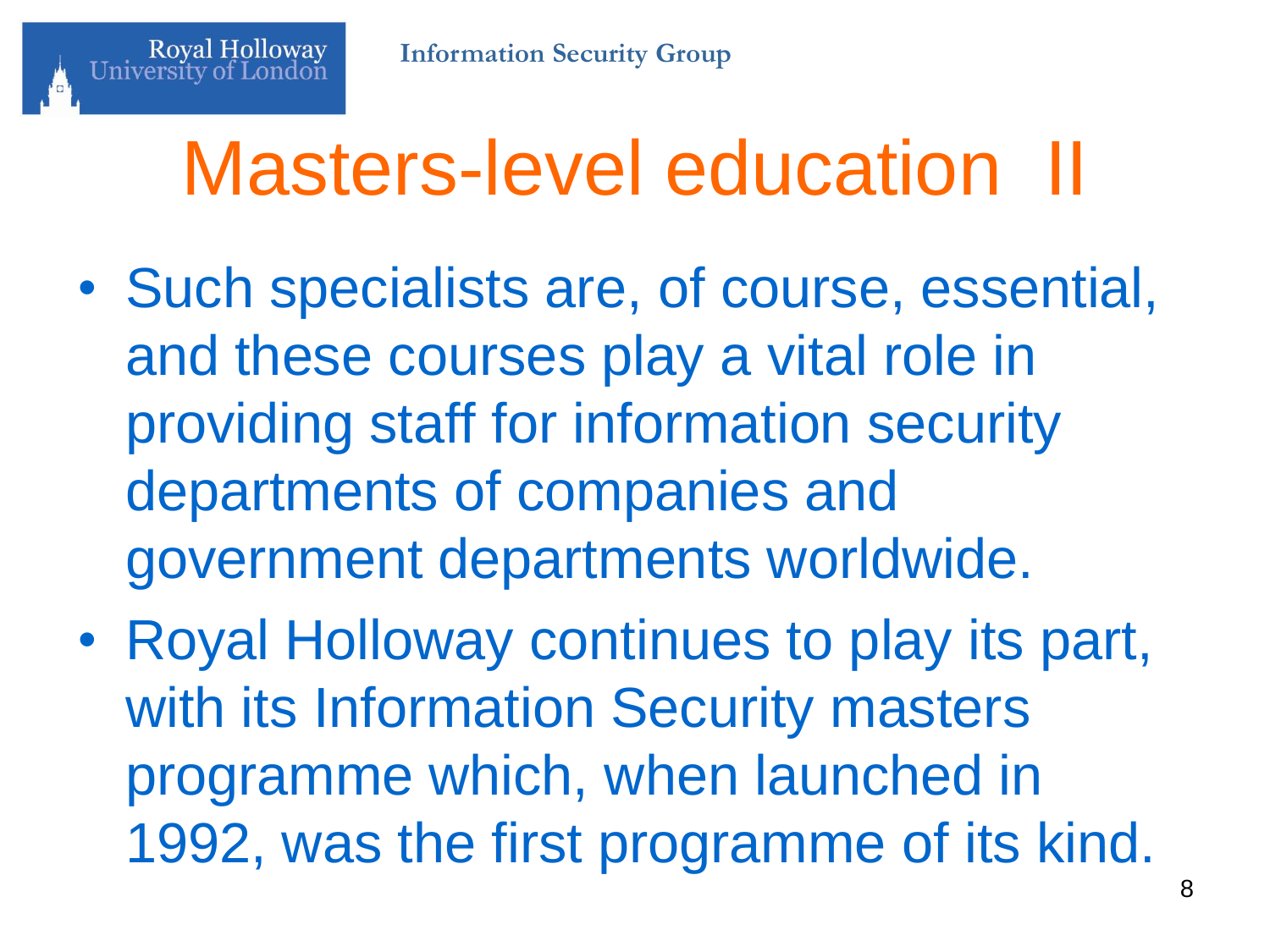#### New directions I

- However, it is becoming clear that educating a small core of security specialists is not enough.
- All IT staff need to be aware of the huge security risks arising from everyday decisions, including when writing software, procuring and configuring products, or integrating complex IT systems.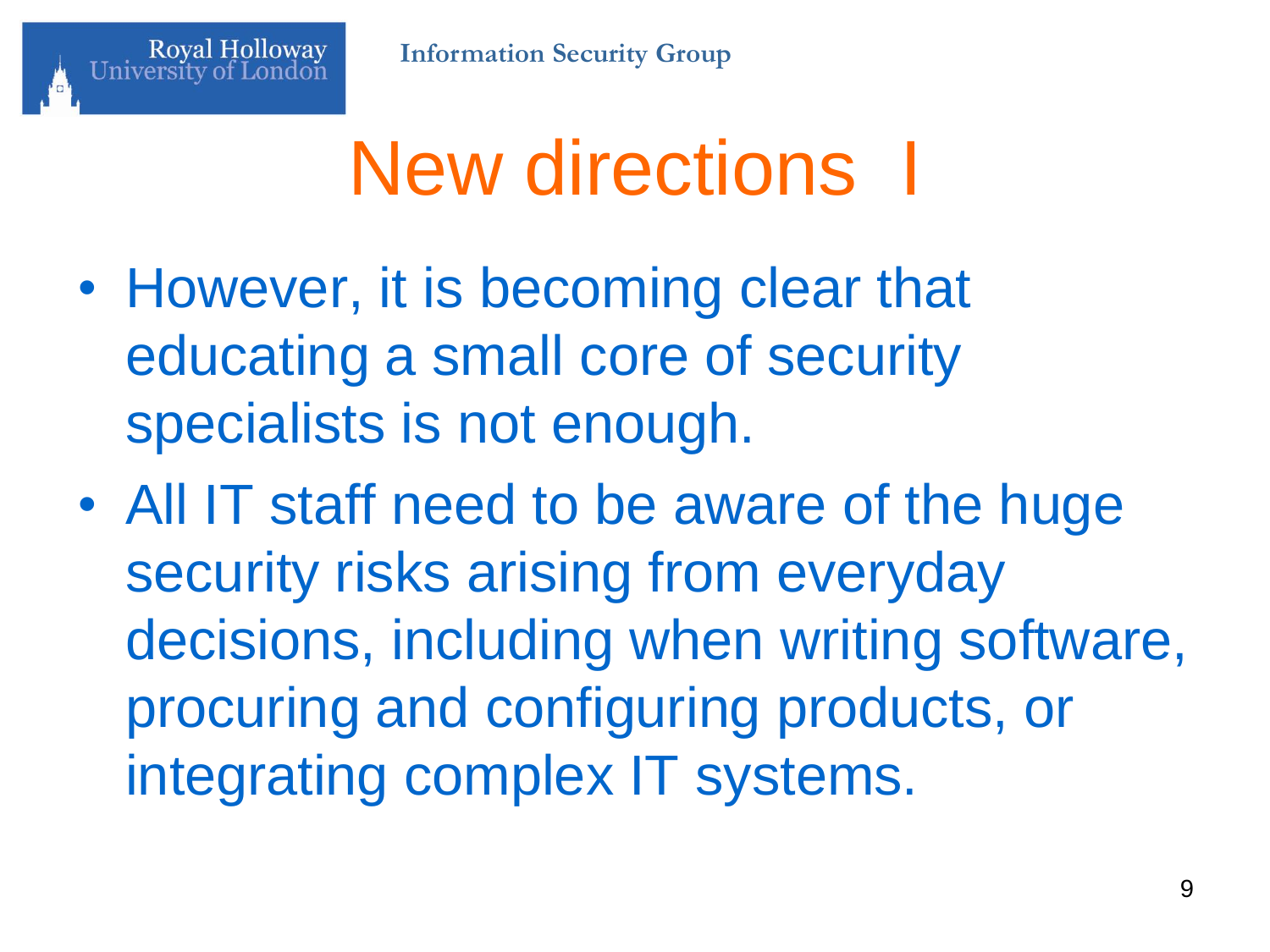# New directions II

- A huge proportion of threats to our information processing infrastructure arises from vulnerabilities introduced into software through programming or configuration shortcomings.
- So **undergraduate computing education** must play a key role.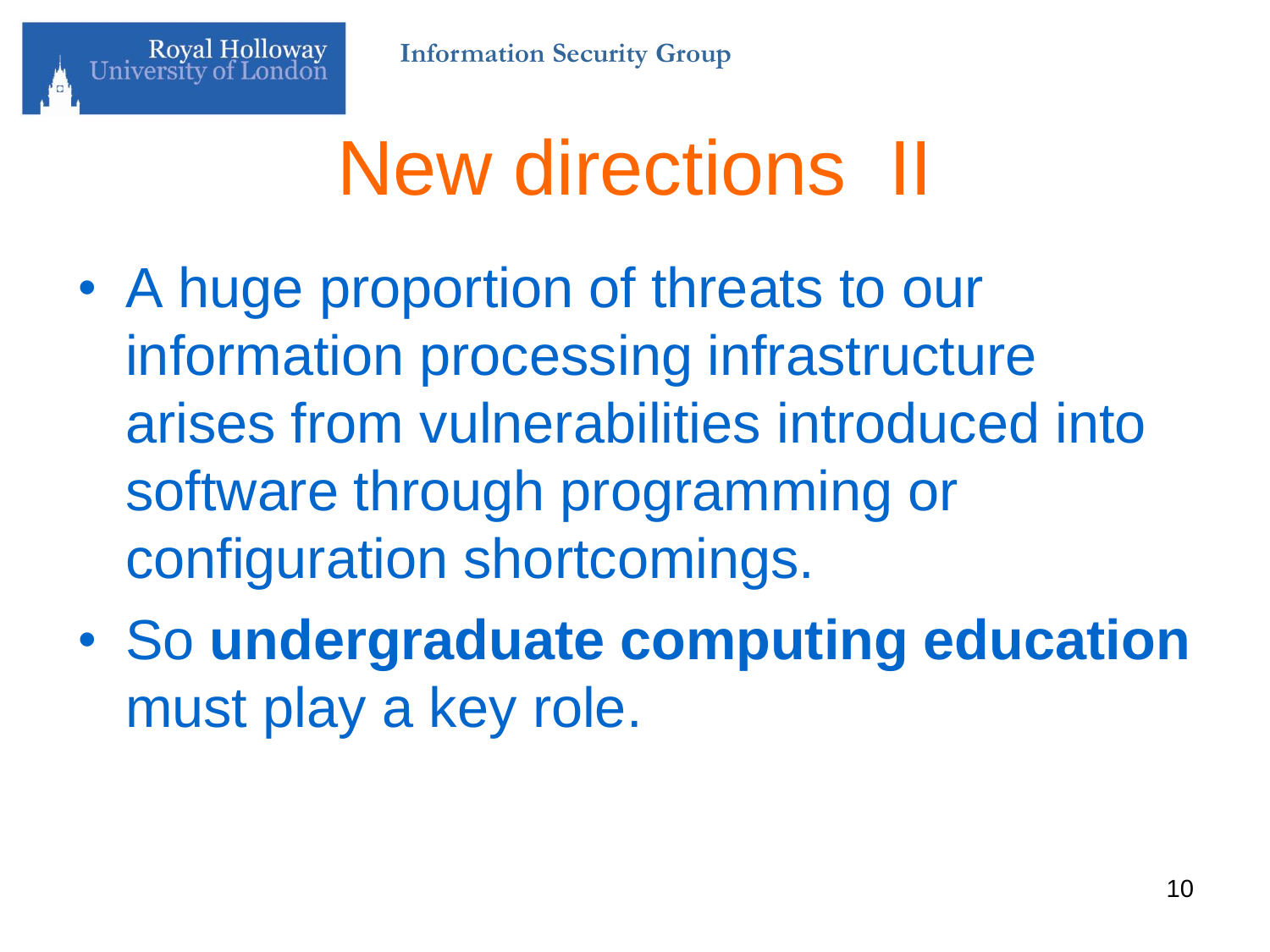#### **BSc Computer Science (Information Security)**

- At Royal Holloway we have taken on this challenge by introducing a ground-breaking undergraduate programme in Computer Science (started in 2007).
- This degree programme is designed to help address the urgent need for greater security awareness
- Huge opportunities exist for security-literate software developers, system administrators, and IT managers.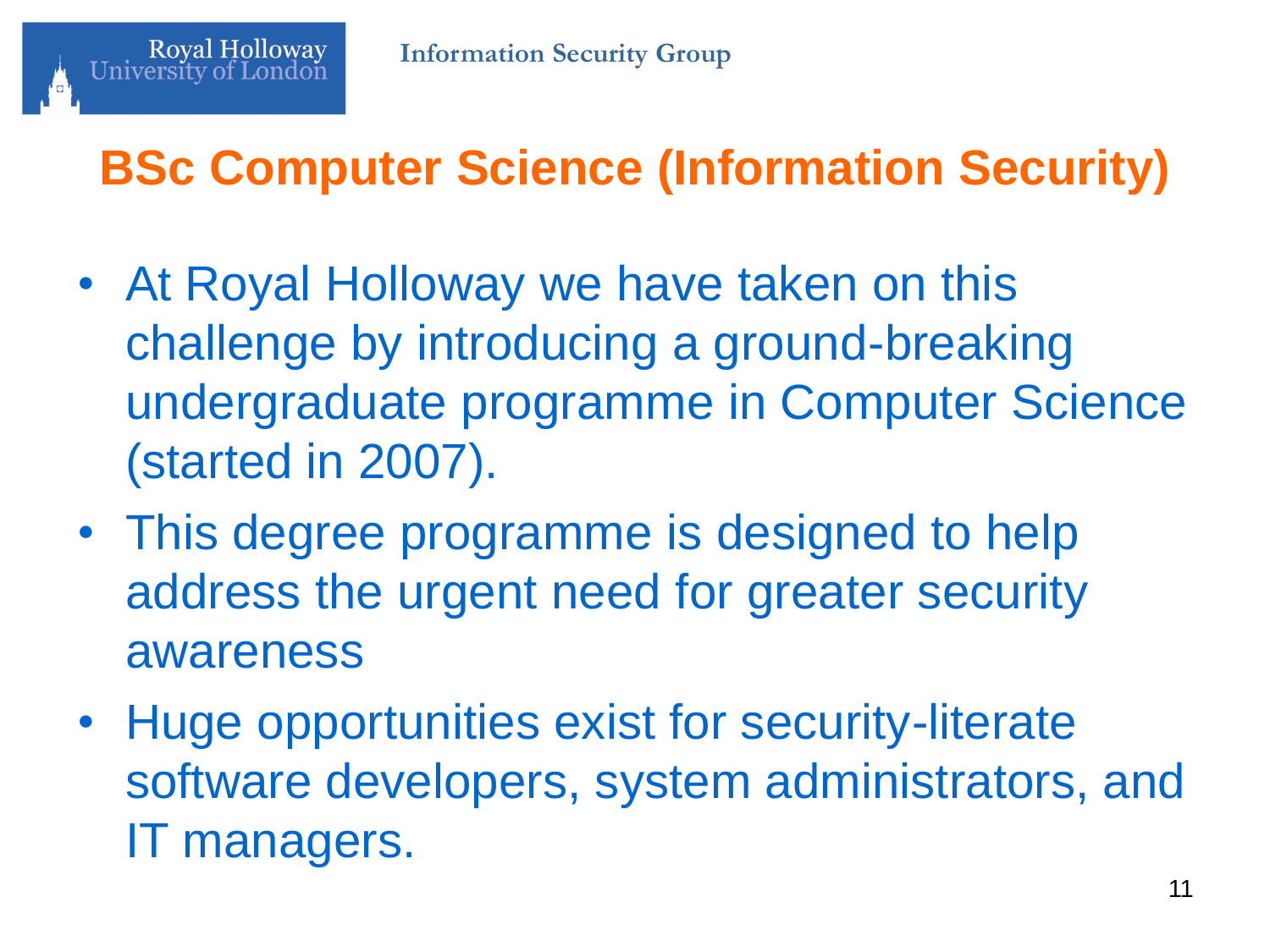

#### Content I

- One key element of this new degree programme is a course on secure software, the development of which was funded by Microsoft, reflecting their belief in the importance of this topic.
- The first cohort of students from this programme will graduate in 2010, and will enter a job market where there is an evergrowing need for security-aware staff.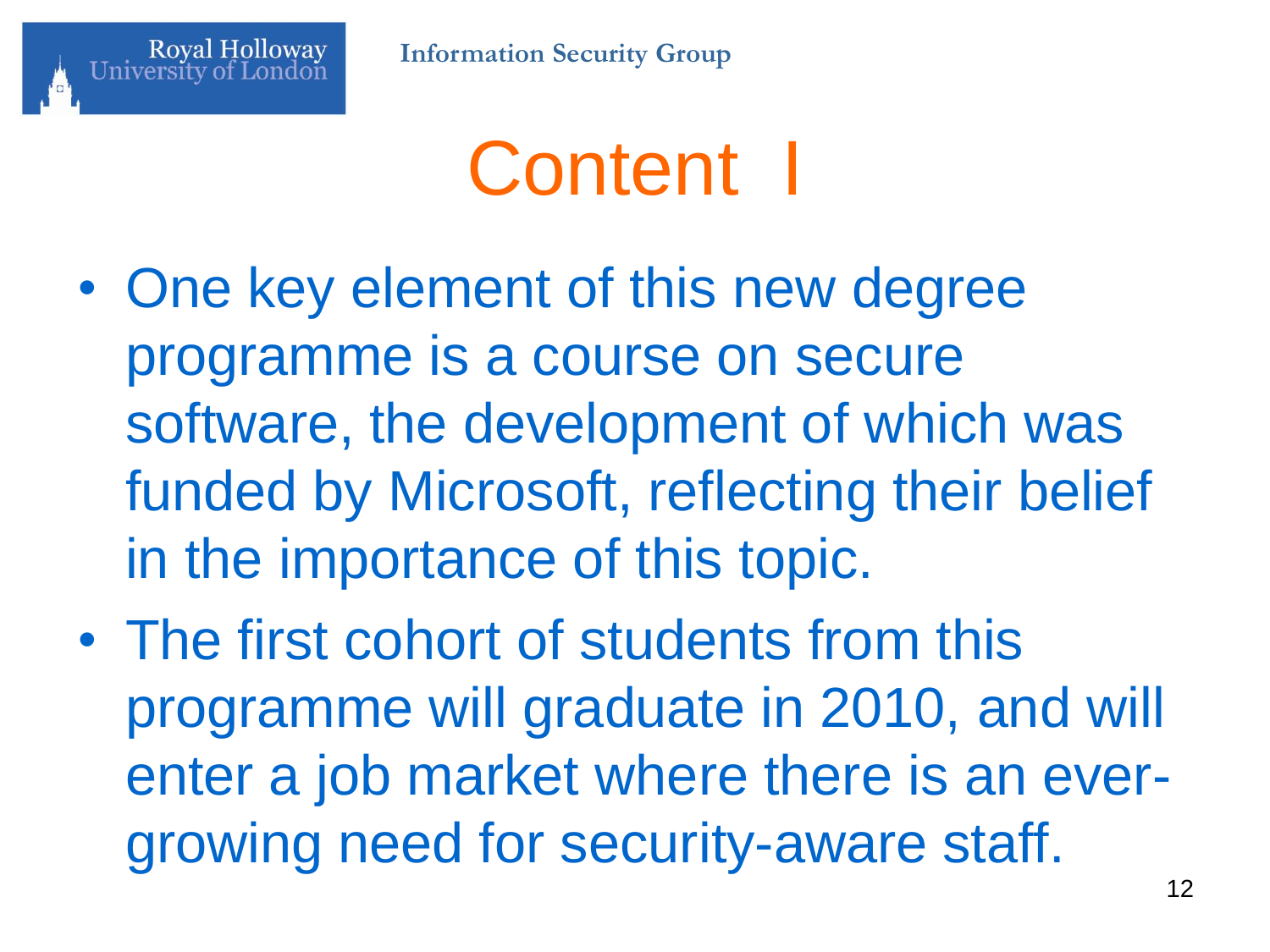

#### Content II

- Students in the programme take a 'standard' Computer Science first year.
- The 2nd year is 75% standard Computer Science and 25% Information Security, including:
	- a general introduction to all Information Security topics; and
	- a group software development project on a security-related subject.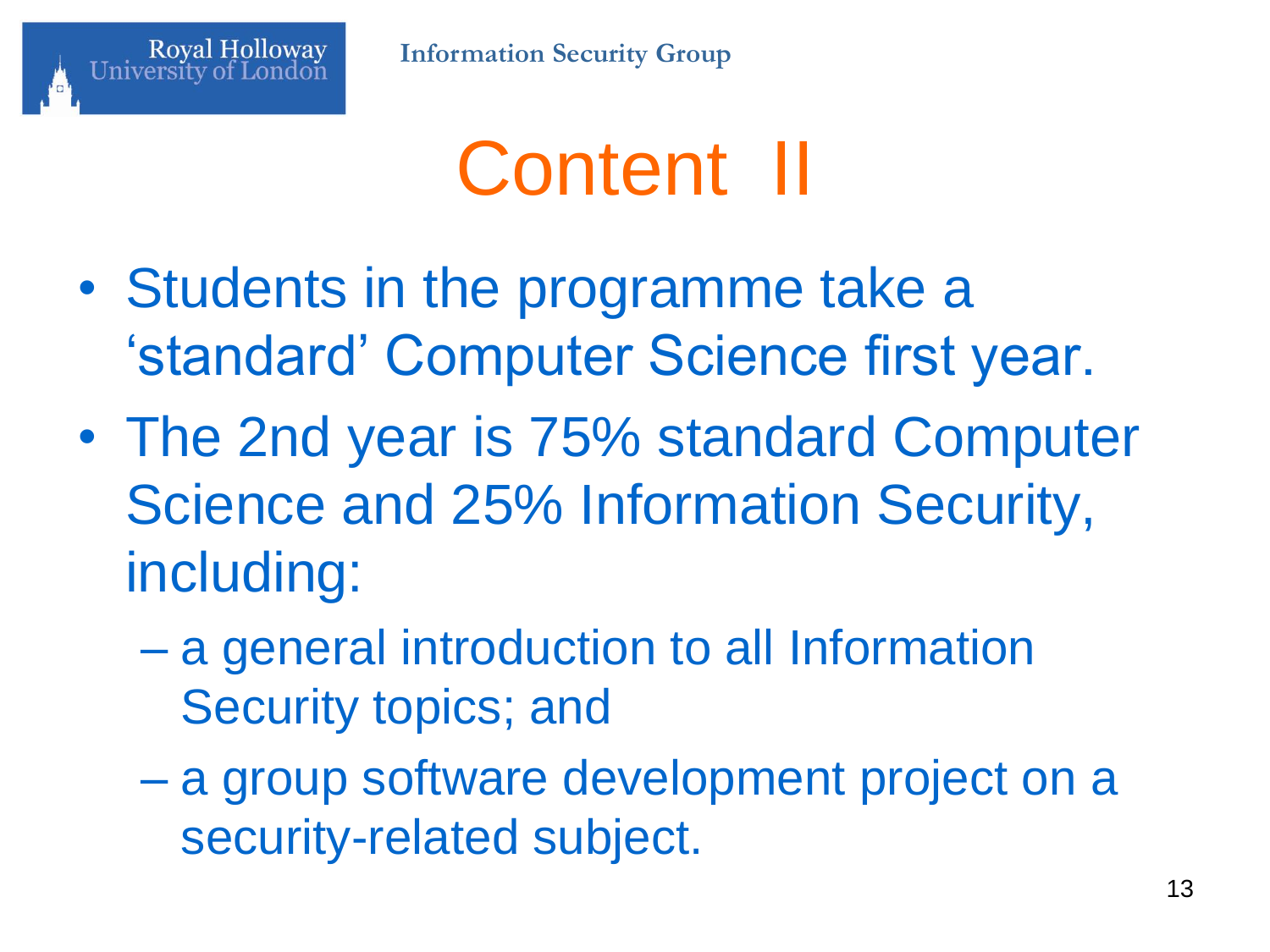

#### Content III

- The 3rd and final undergraduate year is 50% Computer Science and 50% Information Security.
- Topics include:
	- software security;
	- trusted computing;
	- a major individual project on a security topic.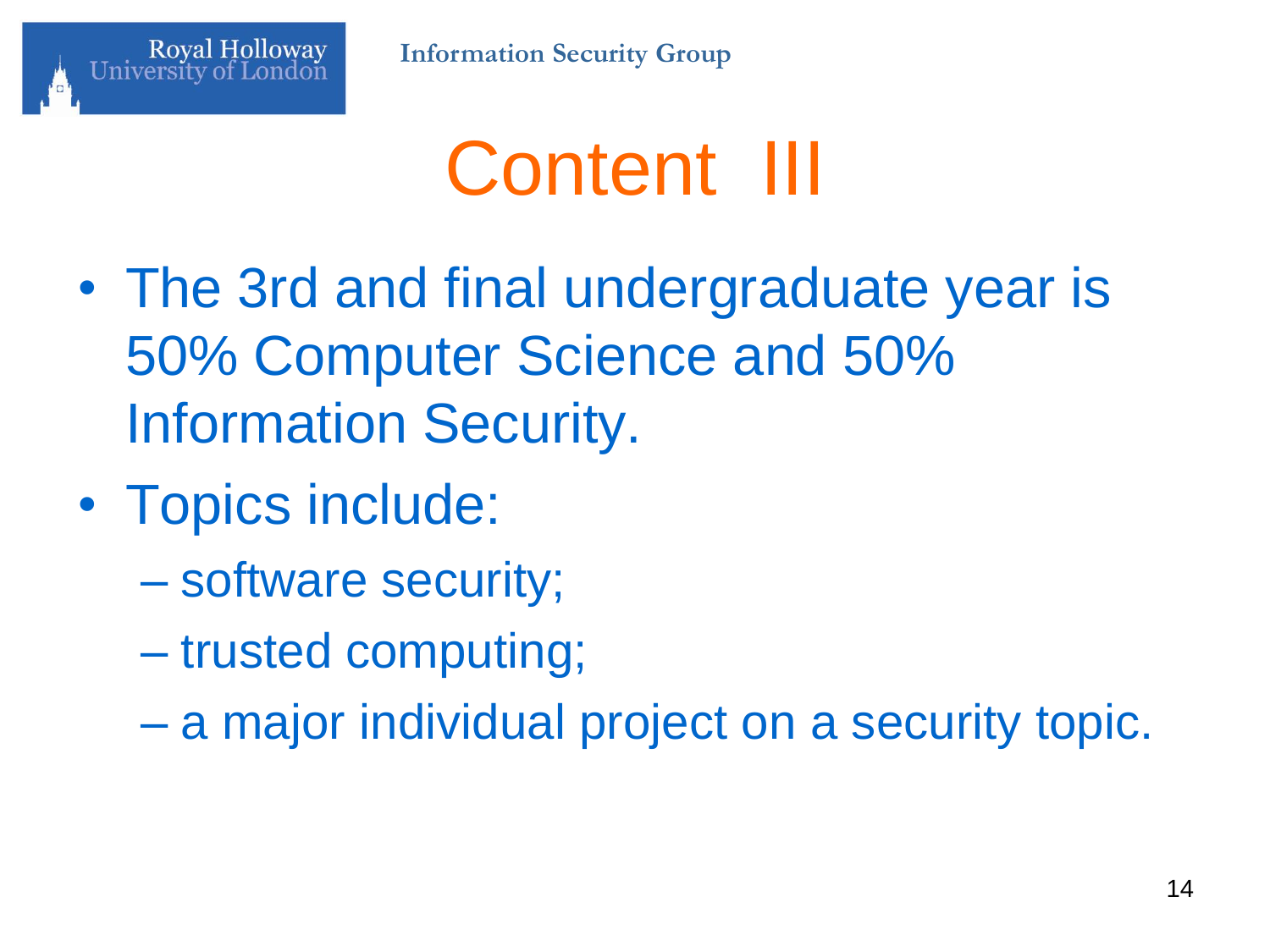

#### The future

- We can expect to see rapid growth in degree programmes offering a more substantial security component.
- For the moment, the numbers of graduates with a high degree of securityawareness is small, and the prospects for such graduates seem rosy indeed.